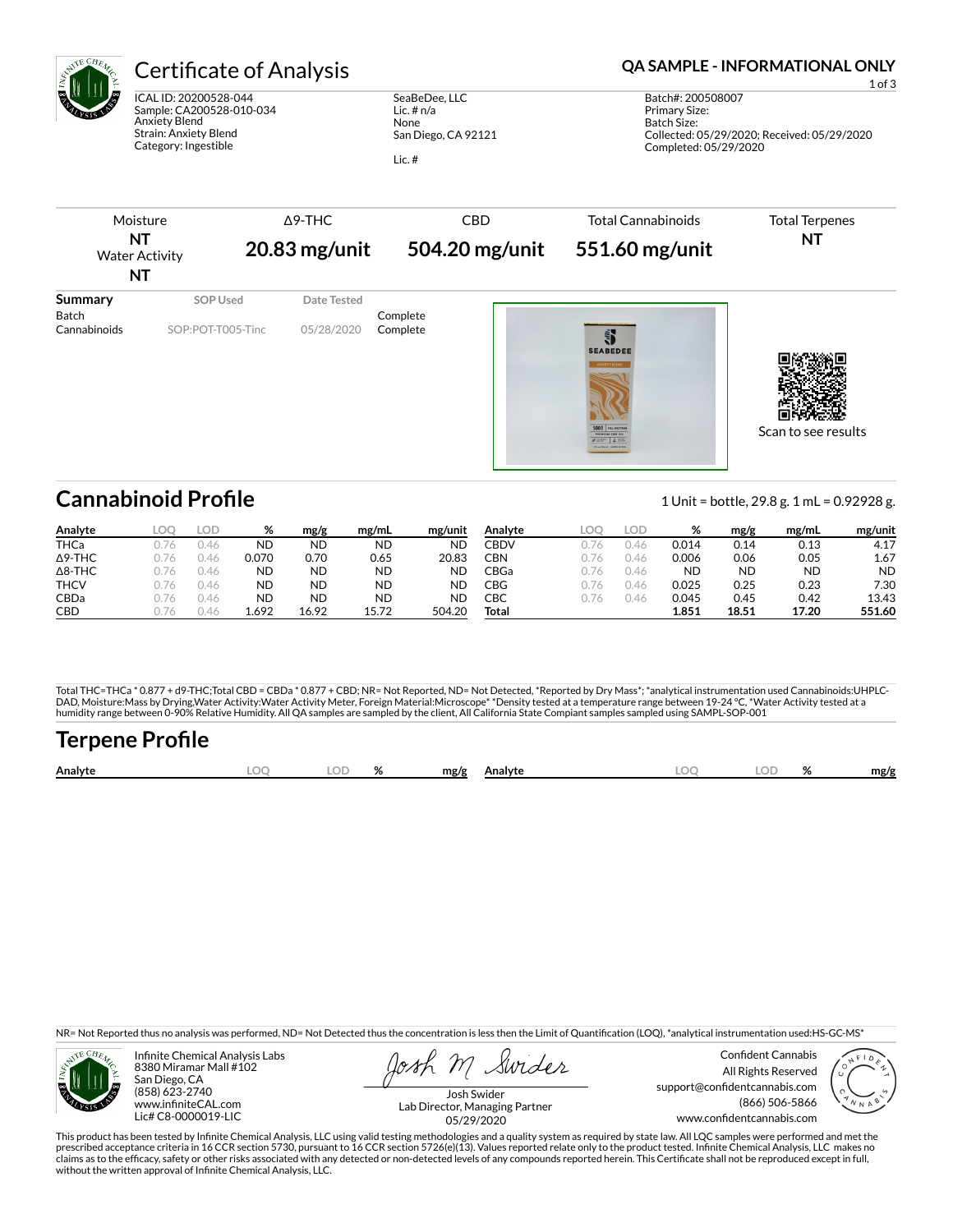

ICAL ID: 20200528-044 Sample: CA200528-010-034 Anxiety Blend Strain: Anxiety Blend Category: Ingestible

SeaBeDee, LLC Lic. # n/a None San Diego, CA 92121

Lic. #

### Certificate of Analysis **Certificate of Analysis QA SAMPLE - INFORMATIONAL ONLY**

2 of 3 Batch#: 200508007 Primary Size: Batch Size: Collected: 05/29/2020; Received: 05/29/2020 Completed: 05/29/2020

#### **Residual Solvent Analysis**

| Category 1 | .OO | LOF | .imit | Status | Category | nn | .imit | <b>Status</b> | Category 2 | LOD | Limi† | <b>Status</b> |
|------------|-----|-----|-------|--------|----------|----|-------|---------------|------------|-----|-------|---------------|
|            |     |     |       |        |          |    |       |               |            |     |       |               |

NR= Not Reported thus no analysis was performed, ND= Not Detected thus the concentration is less then the Limit of Quantification (LOQ),\*analytical instrumentation used=HS-GC-MS\*

#### **Heavy Metal Screening**

|  |  | <b>LOC</b> | <b>LOD</b> | Limit | status |
|--|--|------------|------------|-------|--------|
|--|--|------------|------------|-------|--------|

NR= Not Reported thus no analysis was performed, ND= Not Detected thus the concentration is less then the Limit of Quantification (LOQ), \*analytical instrumentation used:ICP-MS\*

#### **Microbiological Screening**

ND=Not Detected; \*analytical instrumentation used:qPCR\*



Infinite Chemical Analysis Labs 8380 Miramar Mall #102 San Diego, CA (858) 623-2740 www.infiniteCAL.com Lic# C8-0000019-LIC

Josh M Swider

Confident Cannabis All Rights Reserved support@confidentcannabis.com (866) 506-5866 www.confidentcannabis.com



Josh Swider Lab Director, Managing Partner 05/29/2020

This product has been tested by Infinite Chemical Analysis, LLC using valid testing methodologies and a quality system as required by state law. All LQC samples were performed and met the<br>prescribed acceptance criteria in without the written approval of Infinite Chemical Analysis, LLC.